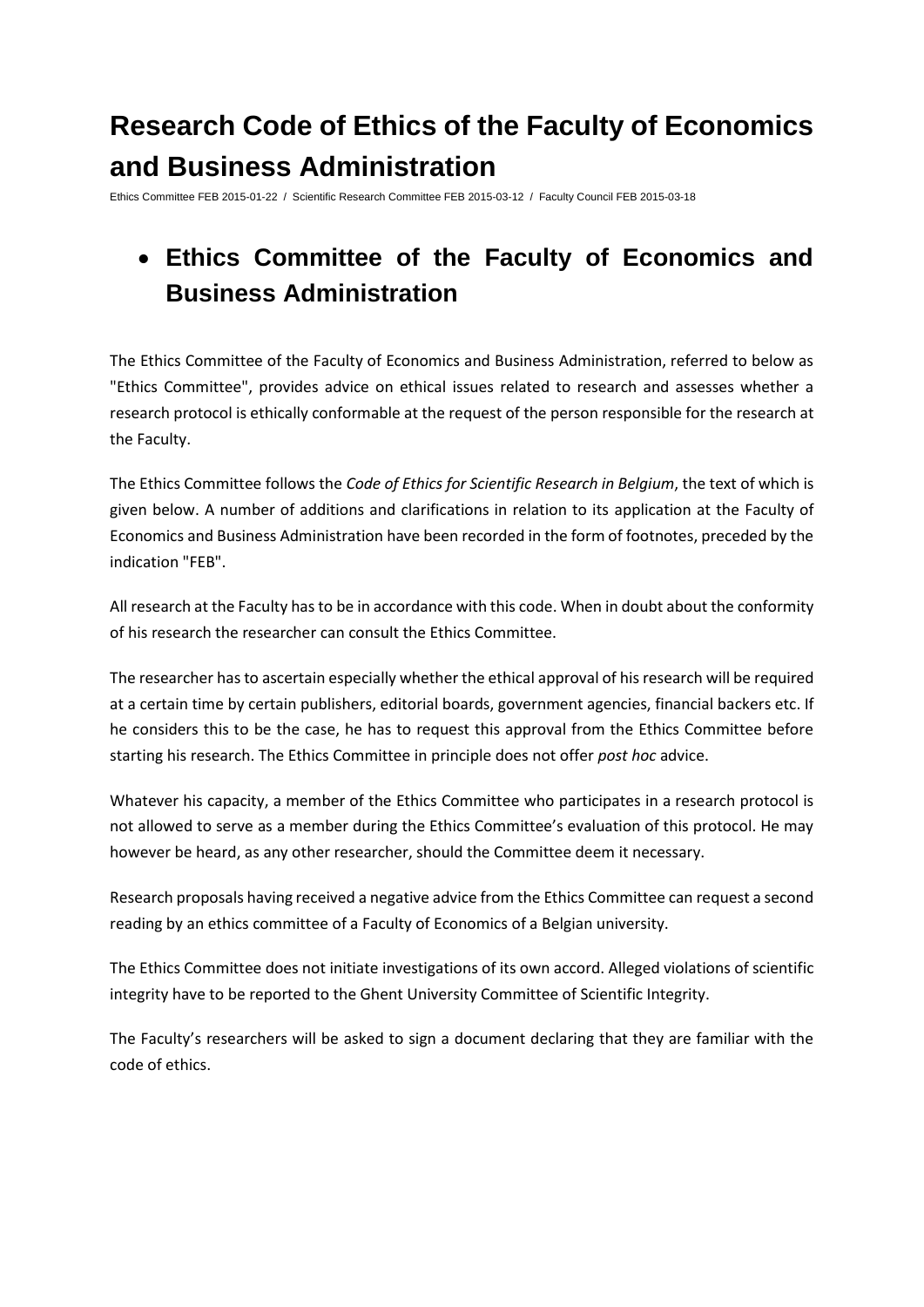**Code of Ethics for Scientific Research in Belgium** 

## **Introduction**

*This "Code of Ethics for Scientific Research in Belgium" establishes the major principles of ethically justified scientific practice. Despite the great diversity of subjects and methods of scientific research, there are general principles and standards of behaviour to which researchers are obliged to conform. The code of ethics presented hereafter stipulates that researchers must carry out their research in a rigorous manner and that they must faithfully publish the relevant information by describing the methods and the results in such a way that they can be verified. A code of ethics does not only contribute to the quality of the scientific research, but also to its legitimation: it demonstrates to citizens, who finance the majority of research and reap the benefits, that the world of research is developing its own tools to guarantee responsible research.*

*This code applies to all disciplines¬, thus endowing it with a greater reach and strength of conviction, and allowing it to reinforce the existing codes or the codes to be developed at a later date by individual or separate institutions or for specific disciplines. This code exists within a broader movement at an international level aiming to develop national codes. Publications by the OECD, the European Science Foundation, the European Commission, and the Dutch "Gedragscode Wetenschapsbeoefening", were important sources of inspiration alongside other texts.*

*This code does not explicitly refer to the laws and regulations in force (for instance, as regards privacy protection or the domain of biomedical research) that must, in any case, be respected.*

*A code of ethics offers advantages in relation to legal or statutory standards. Indeed, it is impossible to elaborate precise rules covering all cases and circumstances. Furthermore, a code, which is based on the values shared by researchers, has a greater moral legitimacy than the rules imposed top down. At the same time, such an approach invites researchers to reflect both on an individual level and within the framework of their research institutes and their professional associations. Such a reflection must relate to the way in which they carry out their work, but also to the relations that are maintained within the broader social context, even from an international point of view. The code aims to encourage researchers to think in a responsible way about the conditions and consequences of the social integration of their research activities as well as the close association between sciences, technologies, economics and ethics.*

*The aim is that this code should be respected unreservedly in all forms of fundamental, policydriven and applied research financed by the government, but furthermore that all other forms of research (contractual research, research in the private sector, etc.) should apply it in the best way possible.*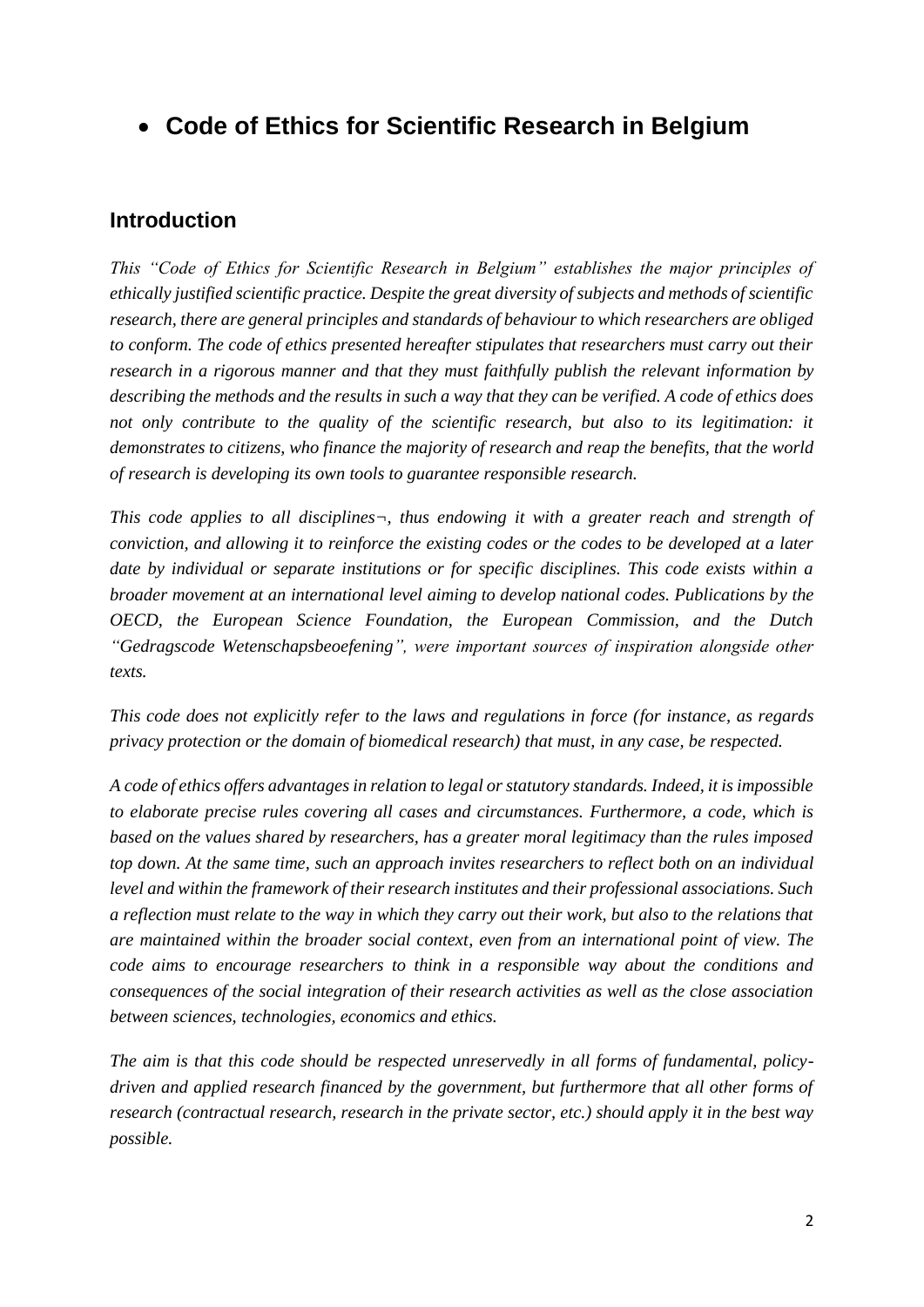*A limited deviation in relation to the principles of this code must not necessarily be seen as a breach. Cases may occur where one or other of its aspects cannot be applied. In such a case, the researcher is recommended to explicitly state this fact.*

*Mistakes may occur without the author having made any moral error. In this case, colleagues or research institutes must react in the appropriate manner, while respecting the principle of innocence until proved guilty. Knowingly and wrongly accusing someone of unethical behaviour is, in itself, a form of unethical behaviour. Then again, whistle blowers (anyone who has issued criticisms and sounded the alarm in good faith) must be protected.*

*Proper supervision of less-experienced researchers is necessary, without harming their freedom of research. Young researchers must be familiarised with the ethics of research right from the beginning. It is important that the teaching and support of young researchers explicitly focuses on the ethical aspects of scientific practice. Ethics committees, but also scientific academies, higher education institutions, foundations and associations have a responsibility in this respect.*

*Neither the pressure to transpose the research results as quickly as possible to exploitable applications, nor the concern to protect the results justifies constraints to ethical behaviour when carrying out research. The same applies to a researcher's desire for recognition.*

## **Rigour and caution**

#### **A. RIGOUR**

#### **A researcher's work is deemed to be rigorous when he/she applies the generally acknowledged rules of his/her discipline with precision.**

1 The researcher acts in a precise and nuanced manner when carrying out research and publishing its results. The obligation to obtain results should not interfere with this principle.

2 Researchers must conceive and undertake their protocols as precisely as possible. In their research work, researchers must take into account the latest state of the art in their domain. They must obtain the necessary skills beforehand in terms of knowledge and mastery of the techniques, while developing a critical mind. Assignments for which they are not qualified or that can be reasonably considered as impossible to execute must be refused.

3. The researcher must check whether the tools he/she intends to use (for instance, laboratory equipment, measuring material, standard questionnaires) are adapted to the work to be undertaken and ready to be used in optimum technical conditions.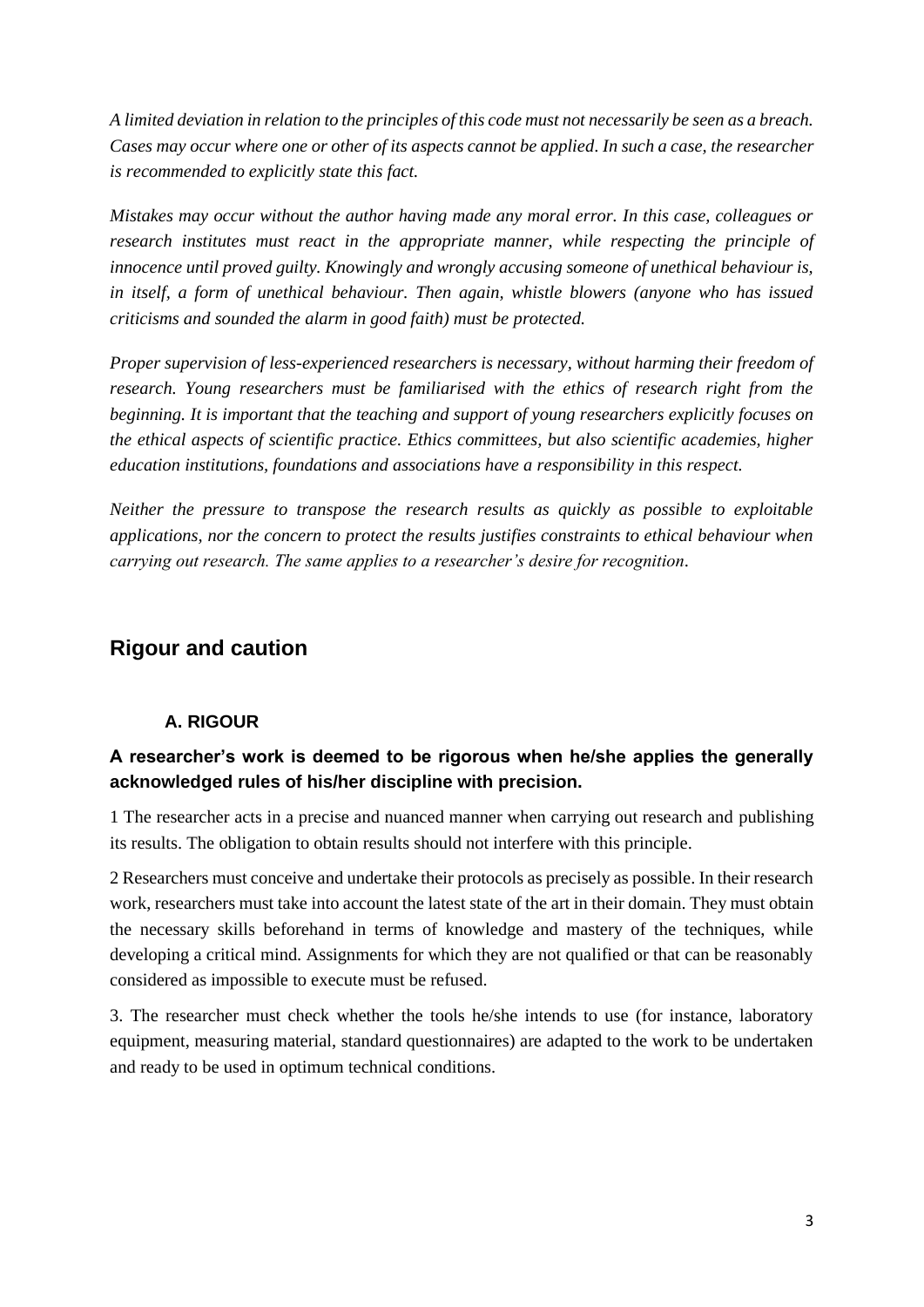4. The person in charge of the research must exercise sufficient control over the implementation of the research by his/her team members. The responsibilities pertaining to this research must be clearly defined and always respected.<sup>1</sup>

5. In media communications or presentations, the researcher must present his/her research results in a truthful and comprehensible way. He/she must avoid arousing unjustified fears or hopes.

6. A researcher assumes his/her responsibilities as regards the development of his/her discipline and, consequently, commits oneself to participate in peer review.

#### **B. CAUTION**

#### **A researcher's behaviour is deemed to be cautious when he/she acts with foresight and precaution and is guided by the concern to avoid harm to anyone else.**

1. Although the researcher's primary concern is to acquire or increase his/her knowledge, caution requires him/her not to impose unnecessary or disproportionate risks. A careful analysis of the advantages but also of the short- and mid-term risks of a research project must be done and, in case of a risk for third parties, must be submitted to a peer review (or, if necessary, the ethics committee if it exists).

2. The researcher must show respect for the subjects/respondents of experiments, investigations and surveys, all the more so if the subjects are in a vulnerable position.<sup>2 3</sup> The subjects of experiments and respondents must give their informed consent: they have the right to know they are the subject of research, they must be given the most complete information possible and give their prior consent with full knowledge of the facts.<sup>4</sup> Any deviation from this principle must be submitted for approval of the persons or the institutions qualified to provide an opinion on both the scientific aspects and the ethical aspects of the matter (ethics committee, programme monitoring committee, academic authorities, etc.). 5

3. Animals used in experiments must be treated with care by minimizing the number used and their suffering, according to the three R's (reduction, replacement, refinement).

**.** 

<sup>&</sup>lt;sup>1</sup> FEB: Students will be requested to observe the code of ethics as well when conducting research for their Master's degree thesis.

 $2$  FEB: Personal data from research should be saved with great caution.

 $3$  FEB: Researchers have to ensure that, if no other arrangements have been made with the interested parties, any possible identification of participants involved will be eliminated from any reporting on the research.

<sup>&</sup>lt;sup>4</sup> FEB: Participants are also informed that they have the right to terminate their participation at any given time.

<sup>5</sup> FEB: In this case, the Ethics Committee.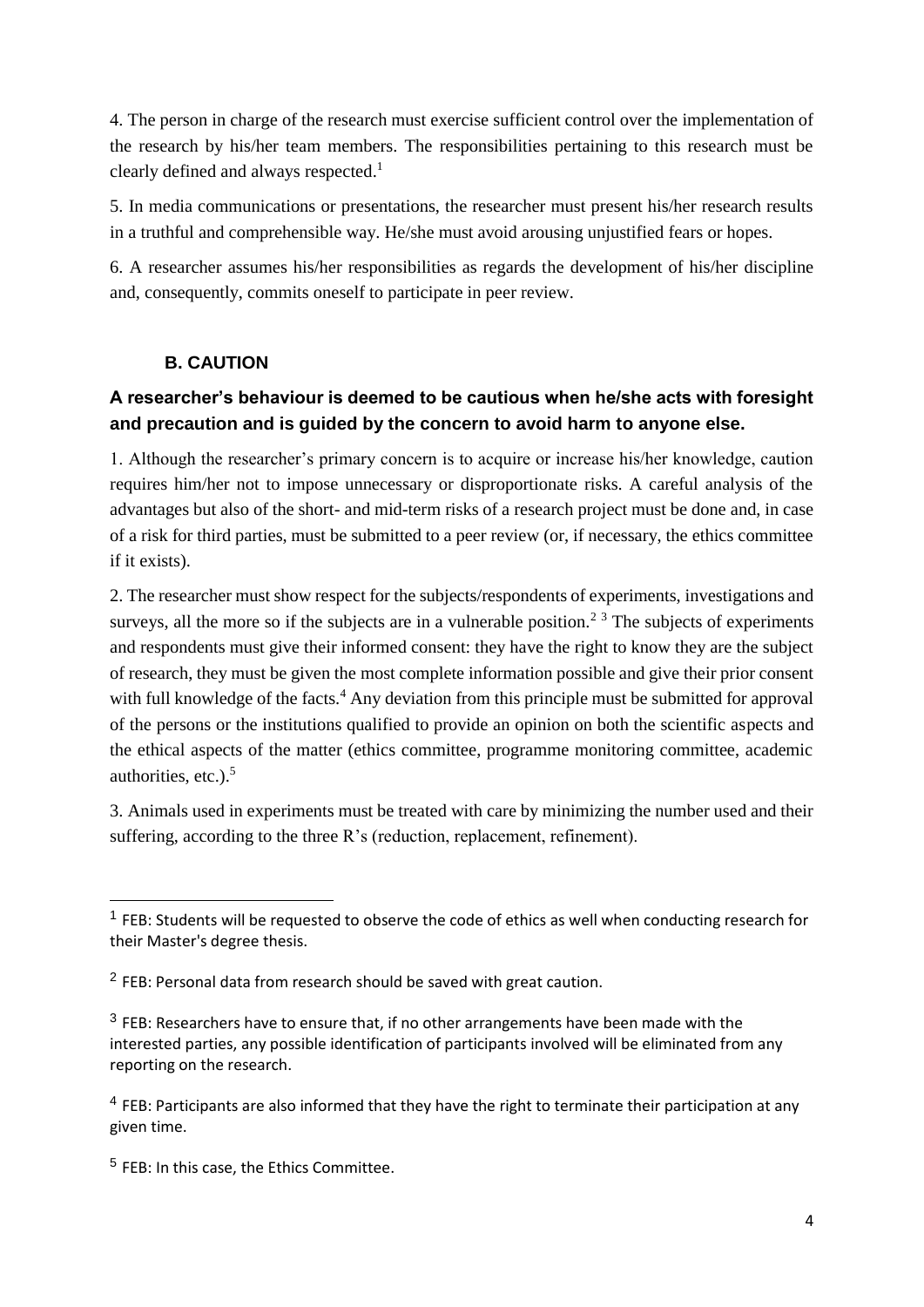4. As regards experiments with a potential impact on the environment, the investigator must take into account the principle of precaution.

5. In the case of projects abroad, the researchers must apply the present code while also taking into account any existing codes and rules in force in the countries concerned. Within this context, respect for local culture and environment is of utmost importance. This concern will be even greater in cases where local rules and codes of ethics are absent or are not applied.

6. Responsibility must be taken for any errors or omissions made, as well as any resulting damage to third parties, and maximal compensation should be pursued.

## **Reliability and verifiability**

#### **A. RELIABILITY**

#### **Researchers are deemed to be reliable when they act in such a way that third parties can trust them to proceed in a professional manner, both in their scientific work and in their manner of reporting on it.**

1. Researchers will endeavour to present their expertise, work and results as accurately as possible and will, in all cases, avoid creating a misleading or overrated idea of their work among their sponsors and colleagues, the press or any other third party.

2. Data arising from observations, experiments or existing literature should not be invented nor falsified. Researchers should not give the impression that empirical data is available if this is not the case. Sampling, analysis techniques and statistical methods should not be chosen or manipulated with a view to obtaining or justifying a result defined in advance.

3. The research results must appear in full in publications, and unwanted results must not be selectively omitted. Results which do not correspond to the stipulated hypotheses must always be mentioned in the publication of the research results. The level of uncertainty and the limits of the results must appear clearly in the publications, presentations and reports.

4. In their reports and communications, researchers must establish a clear distinction between the research results and the conclusions on the one hand, and hypotheses and speculations on the other.

5. The general principles in terms of intellectual property must be respected. Researchers may not present fieldwork, data and results obtained by other researchers as their own; they must not plagiarise other people's publications. People who have collaborated on a research project must be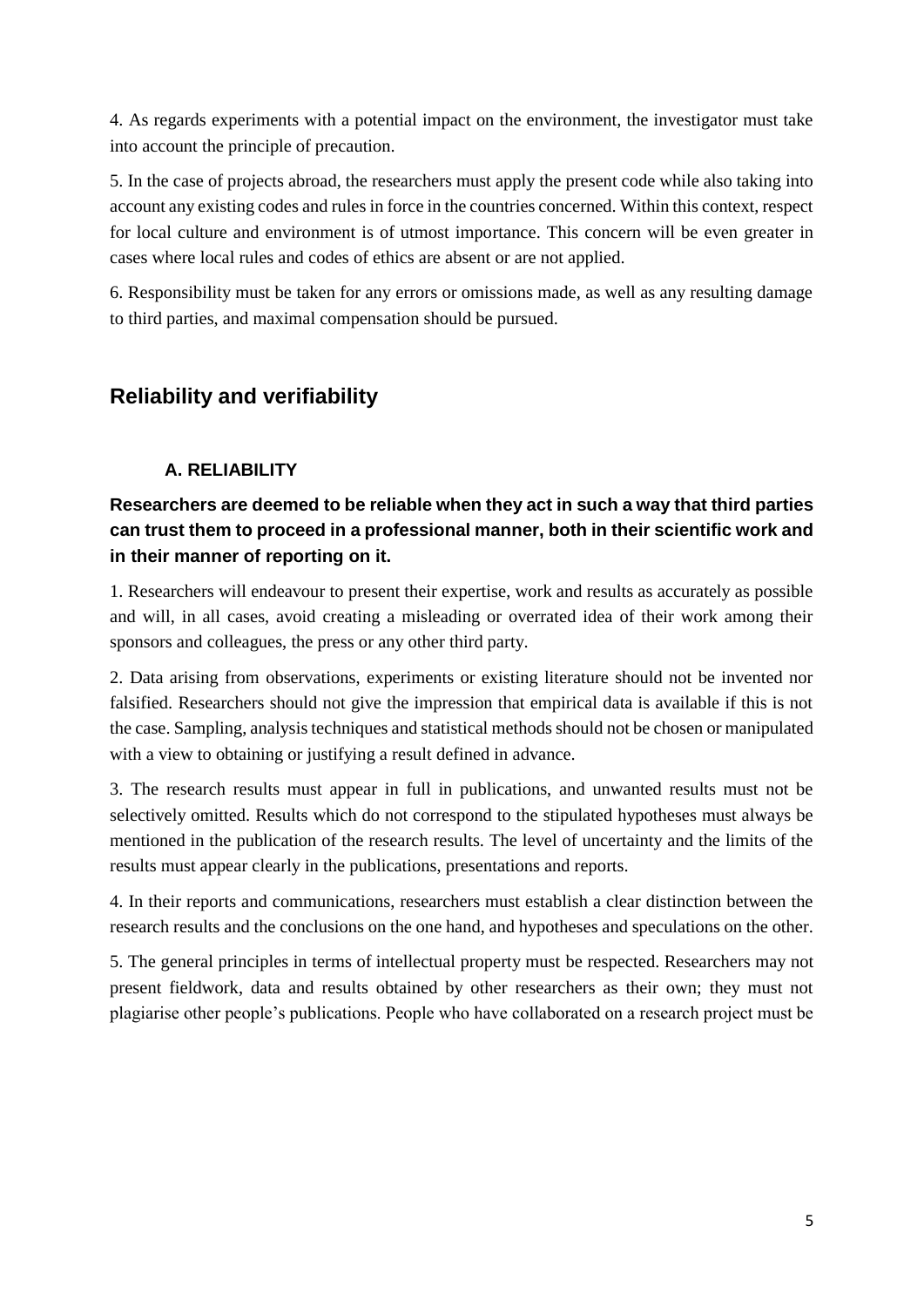correctly cited; only those who have actually contributed to the research may be mentioned as (co- )authors. $67$ 

6. Colleagues' and researchers' beliefs must be respected; their ideas must not be wrongfully appropriated. This is especially valid in the case of new themes in research, theories or technologies that are still in the development stage.

7. Researchers must not simultaneously publish the same test in several international scientific journals with peer reviewed. Neither should they submit the same text at the same time to several journals for evaluation.

#### **B. VERIFIABILITY**

#### **Researchers' work is deemed to be verifiable when it allows colleagues to follow the progress of the research and to reproduce it, if need be.**

1. The information given should be verifiable. The results of the literature study, the hypotheses, the organisation of the research, the research and analysis methods, as well as the sources, are described in detail (in a research logbook, a laboratory diary or a progress report) so that other researchers can verify the accuracy of the process and reproduce it. If the subject of the observation is destroyed (for instance, during excavations), these observations must be recorded as well as possible. All the agreements and decisions must be written down and saved.

2. The publication of results is at the basis of the evaluation by peers. The results from a research project should be published and/or made accessible to other researchers as soon as possible. In some cases, agreements may be established concerning publication times.

3. The primary data of a research project and the protocols must be kept and made accessible during a determined and sufficient period of time.<sup>8</sup> When publications, especially review and summary articles, do not contain all the necessary data for verification, the data should nevertheless be available.

## **Independence and impartiality**

#### **A. INDEPENDENCE**

**.** 

<sup>&</sup>lt;sup>6</sup> FEB: See addendum "Authorship guidelines of the Faculty of Economics and Business Administration".

 $<sup>7</sup>$  FEB: A Master's thesis' supervisor has to ensure that the scientific merit of the student is properly</sup> reflected in the manner of publication.

 $8$  FEB: Specifically, in principle at least five years after publication.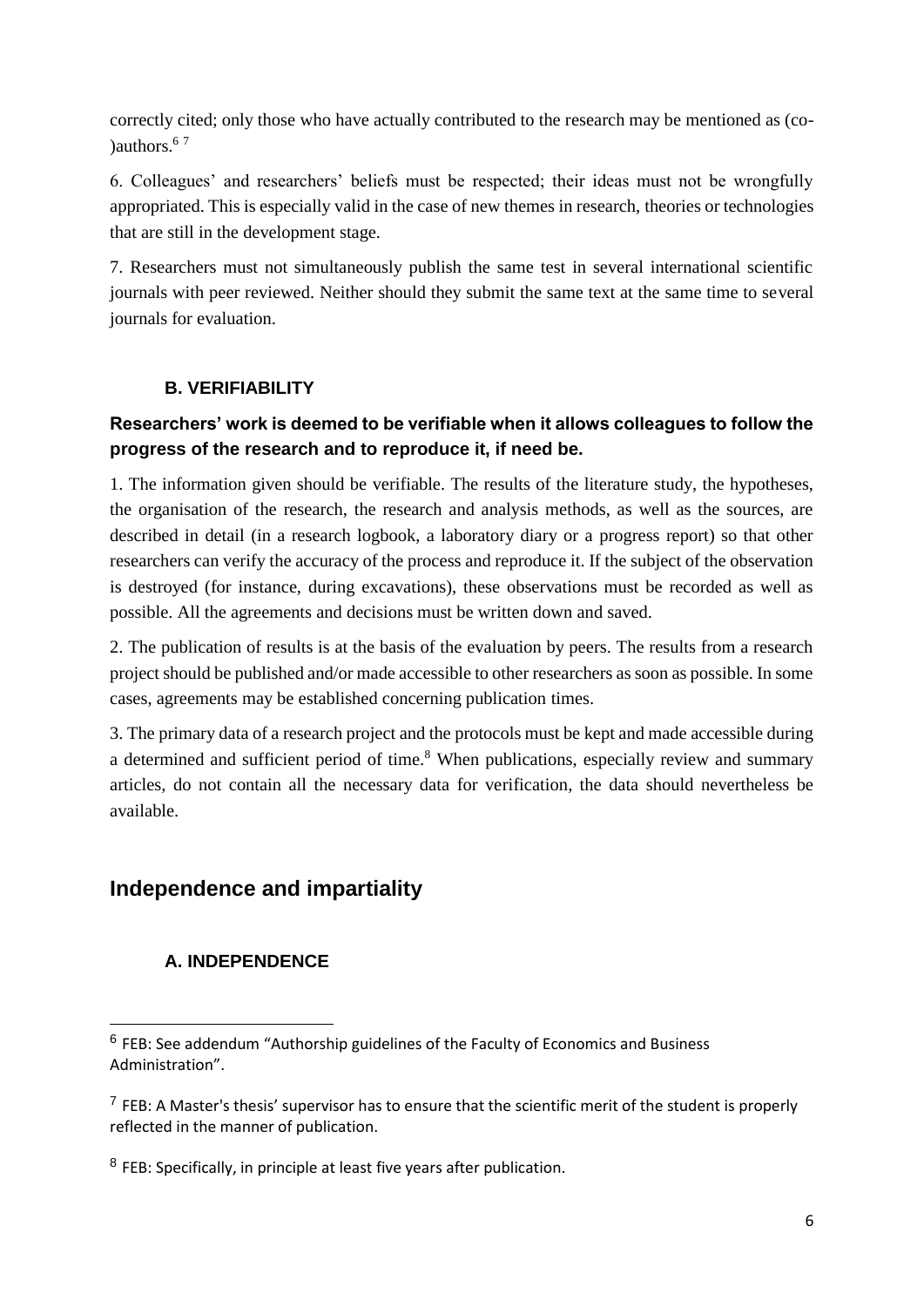#### **In their scientific activities, researchers are guided by rules of a scientific nature, which are a condition of their independence.**

1. Researchers must be able to carry out their research in complete freedom and independence since their creativity depends on it.

2. Commissioned scientific research is carried out without interventions from the sponsor during the execution of the scientific work entrusted to the researcher. The sponsor's policy (public or private) is expressed in the choice of research themes. The researcher does fail his/her independence by accepting contracts or in responding to calls for proposals within this context, insofar as he/she retains his/her freedom in the execution of the research, as regards the organisation of the research, the hypotheses, the methods used and the formulation of conclusions. A scientific conclusion can only be formulated on the basis of scientific arguments.

3. Commissioners and external sponsors, as well as their relations with the researcher, are mentioned in the publications of the results. The possible links between sponsors and researchers, such as their expert or advisory role, will also be mentioned. Any conflicts of interests must be mentioned in scientific communications and publications.

4. Commissioners institutions must elaborate clear contractual conventions, as regards, among other things, the freedom of publication and the ownership of the results. If restrictions on the freedom of the researcher have to be imposed, this will be explicitly mentioned.

5. If a project is carried out by a team, the rights and obligations of the various parties involved must be specified, including the research institution where the research is being carried out as well as the bodies that are the source of financing. The agreements relating to the ownership of results, their use and their dissemination must be clearly established.

#### **B. IMPARTIALITY**

## **Researchers are deemed to be impartial when they do not allow themselves to be influenced by their preferences, sympathies, interests or personal prejudices in the execution of their scientific work.**

1. Researchers have a right to their opinions and preferences (for instance, as regards the economic or societal usefulness of certain activities) though these should not interfere with their scientific work.

2. If there is a risk that there could be a conflict or a confusion of interests, the researcher can only accept to carry out the research if his/her impartiality will not be jeopardised. His/her solution to this problem will be explicitly mentioned during the presentation of the research results.

3. In the publication of the research results, especially the conclusions and recommendations for application that could drawn from them, the researcher must make a clear distinction between his/her scientific judgements and his/her personal preferences.

4. By participating in peer review, the researcher should only be guided by considerations of a scientific order. The confidentiality of the information should be guaranteed.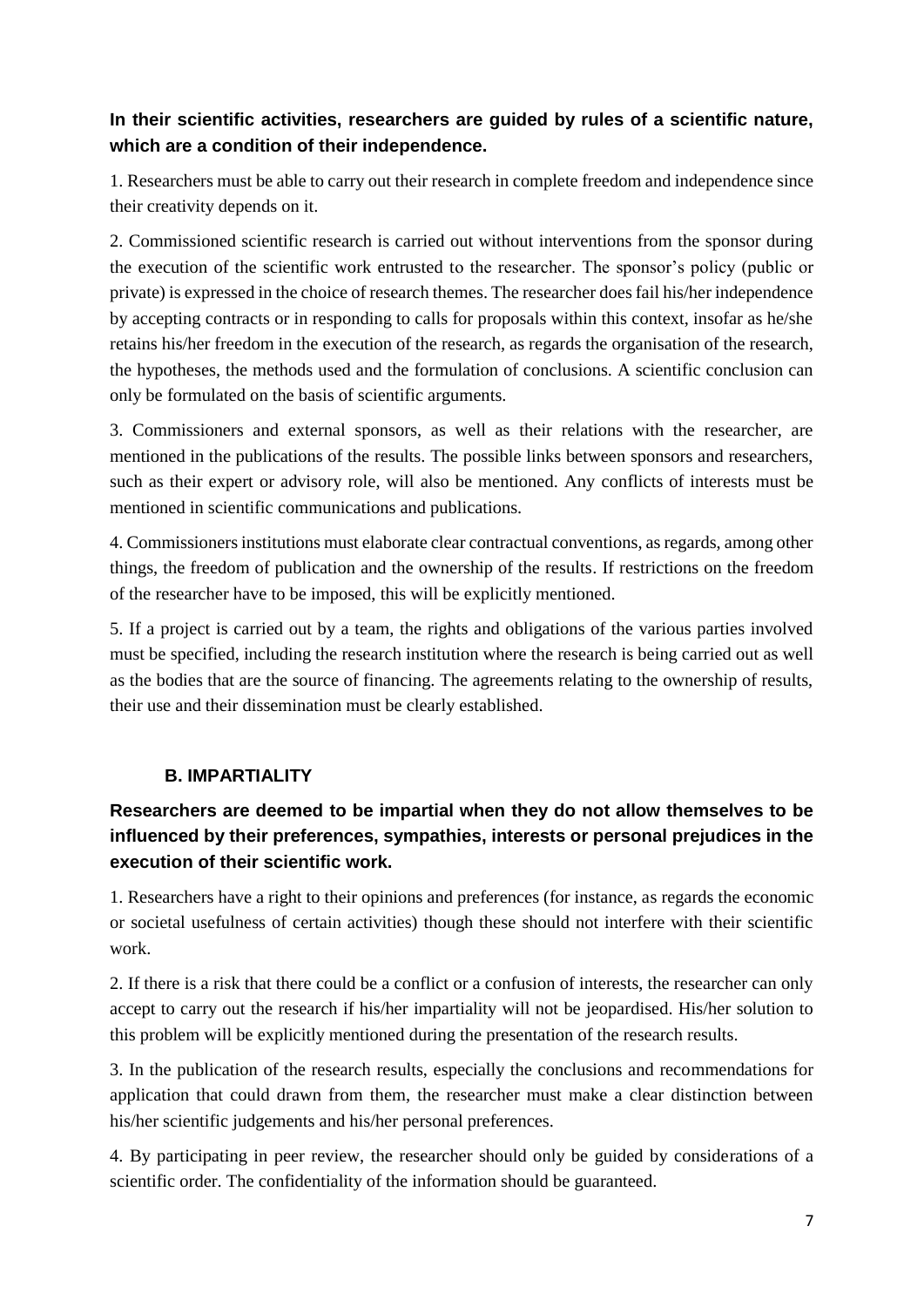5. The assessment of manuscripts for scientific journals must be carried out in an impartial manner and within a reasonable deadline.

6. Any disagreements with the scientific views of other researchers will only be discussed on the basis of scientific arguments.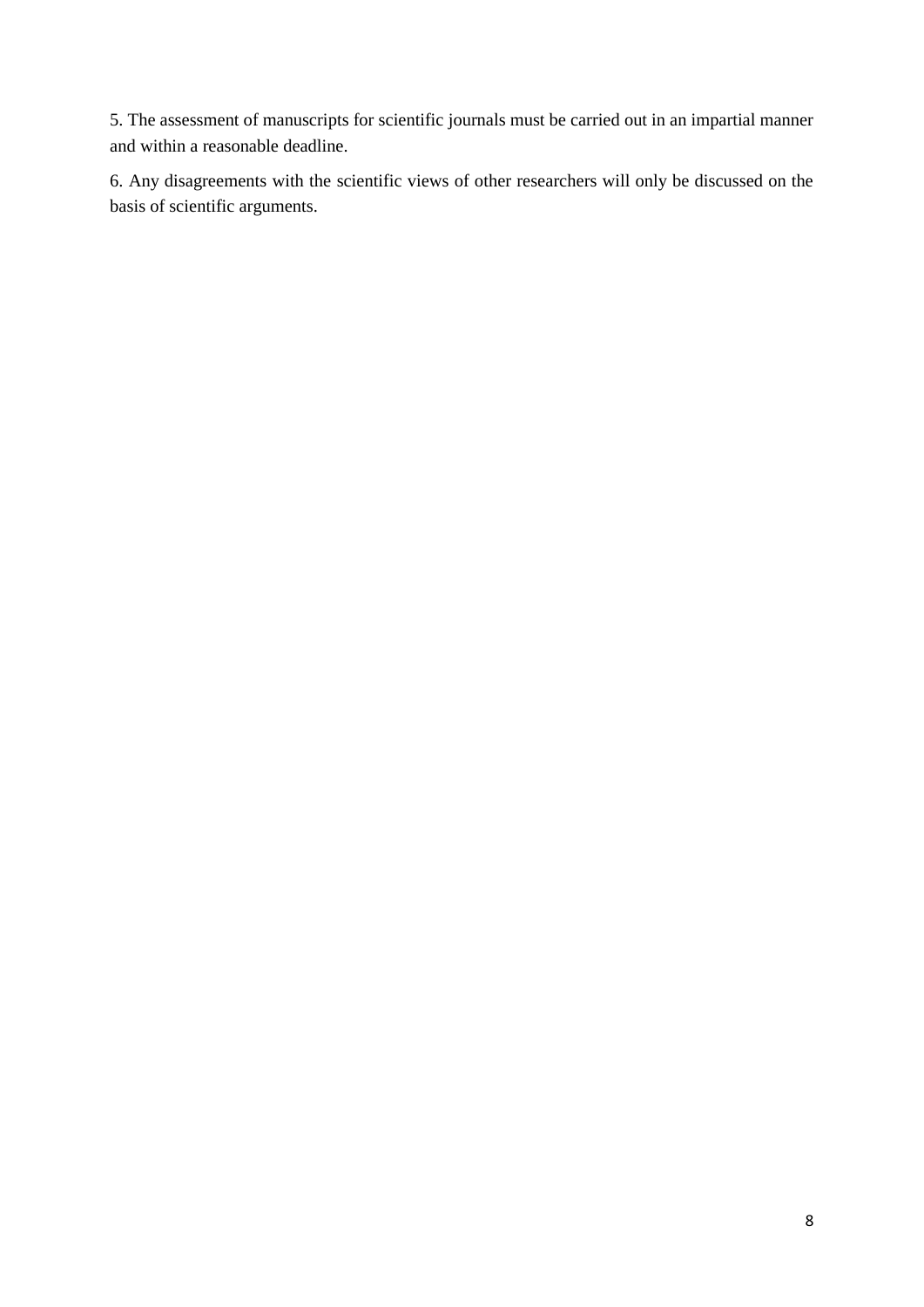## Addendum

## Authorship guidelines of the Faculty of Economics and Business Administration

*(approved by the Faculty Council of March 21st 2018)*

This document provides a number of guidelines regarding the authorship of scientific publications for the Faculty of Economics and Business Administration. The guidelines reflect (1) policy recommendations in accordance with the faculty's and university's research policy, (2) best practices that were distilled from the response of a faculty-wide survey of the research groups active in the research disciplines represented in the faculty and (3) wishes and complaints of the assisting academic and scientific staff.

The author guidelines that the document offers must be interpreted as such. These are guidelines that can guide the behaviour regarding authorship in the direction the faculty considers desirable. Its application is fully endorsed by both the Scientific Research Committee and the Well-being at Work Committee.

The faculty guidelines are published on the faculty website and communicated to all members and students of the faculty who are involved in scientific research.

This document will be signed by the PhD student and his/her supervisors at the start of a PhD project.

## 1. General principles

- 1. Good appointments make good friends. As a general principle, therefore, agreements are made between the (potential) co-authors at the beginning of the publication (i.e. at the start of the research necessary for the publication). These agreements concern at least the authorship itself (who is mentioned as author?) and the order of authorship. Changing these agreements during the publication process can only be done if there are good reasons for doing so and with the consent of everyone involved in the initial agreements.
- 2. The research disciplines represented at the faculty differ widely in terms of publication culture, including customs and traditions related to authorship. The agreements concerning authorship follow the guidelines of this document as closely as possible, without compromising the customs and traditions within the research discipline. The publication culture of the discipline prevails in case of conflicts.
- 3. Everyone mentioned as author of a publication takes full responsibility for the publication. This implies that the merits are assigned to the author (for example,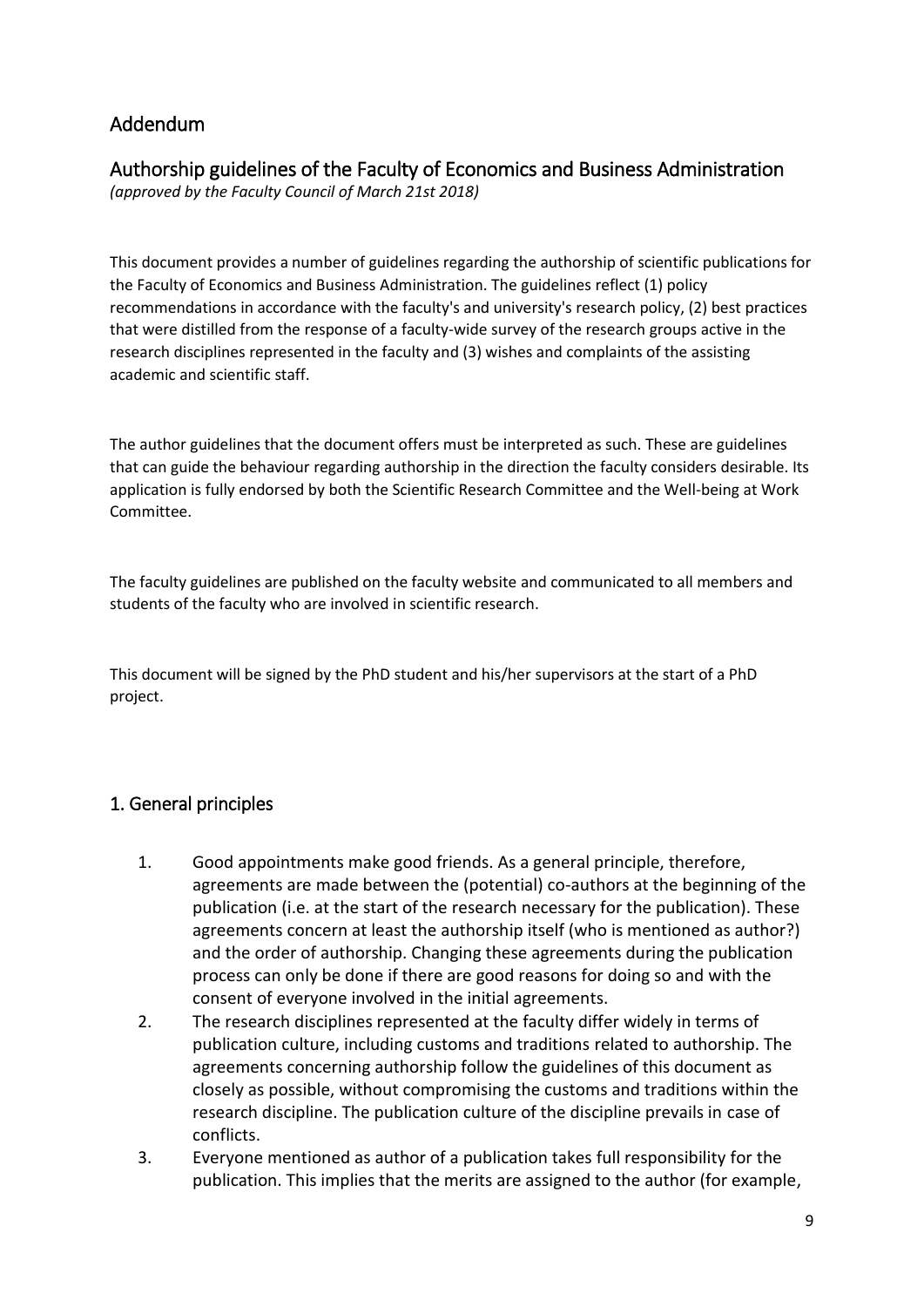the author has the right to mention this publication on his/her CV), but also the flaws, shortcomings, errors or infringements against standards and rules (e. g. upon detection of infringements, all authors are accountable).

## 2. Guidelines relating to authorship

- 1. In order to avoid gift authorship, it is essential that each author makes a substantial contribution to the publication. A substantial<sup>9</sup> contribution to a publication is made if at least **two** of the following three conditions are met:
	- a. Substantial contribution to the *design of the research* (for example introduction of the research idea; formulation of problem definition, research question, objective or hypothesis; choice of research method(s), drafting the research plan;
	- b. Substantial contribution to *carrying out the research* (e. g. study of literature, collection of data, analysis of data, interpretation of analyses, assessment of other research activities);
	- c. Substantial contribution to the *writing of the publication* (for example write parts of the text, review the text which has led to significant redrafting, restructure the text in order to improve its readability)
- 2. In order to avoid ghost authorship, anyone who has made a substantial contribution to the publication (as defined in the previous point) should be mentioned as an author, without compromising agreements made about 'single authorship' (see point 4).
- 3. The status of supervisor, financier, head of department, etc. does not automatically entitle the holder to authorship.
- 4. It is recommended that researchers whose contribution to the publication is not considered substantial (e. g. friendly review, assistance with data collection or analysis, methodological advice), are recognised by means of a footnote, endnote or acknowledgement insofar as this is customary in the research discipline and allowed according to the guidelines of the journal or publisher.

## 3. Guidelines on the order of authors

**.** 

Note: Obviously, these guidelines only apply to those who meet the conditions of authorship as stipulated above.

<sup>&</sup>lt;sup>9</sup> We leave what is' substantial' to the judgement of those who apply these guidelines. In assessing this, reference can be made to the customs and tradition of the research discipline.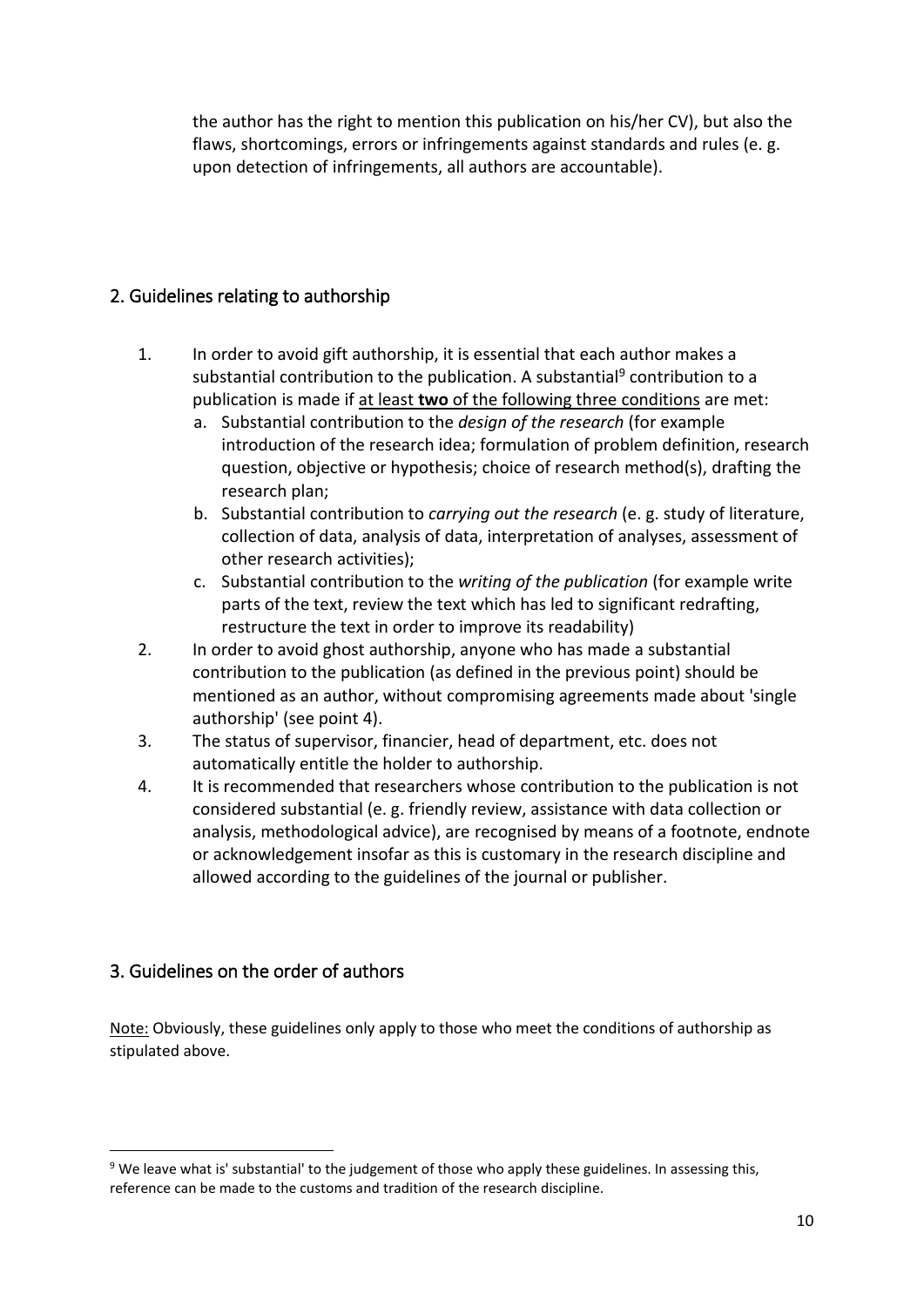- 1. In some research disciplines represented at the faculty, it is customary to mention authors alphabetically, regardless of the size or importance of the contribution made to the publication. In this case, it is essential that this custom is known to all parties involved. Subject to mutual agreement between all parties involved, it is of course also possible to deviate from this custom for these disciplines if there are substantial differences in the contributions or with regard to publications resulting from doctoral research.
- 2. In most of the research disciplines represented at the faculty, it is customary to mention authors in order of the contribution made. In this case, it is essential that this order (and therefore the size and nature of the contribution) is agreed in advance. At least, prior agreements must be made about who is the first author.
- 3. Without prejudice to the previous guideline, for disciplines that mention authors in the order of their contribution, it is recommended that for publications resulting from doctoral research, the PhD student is the first author. Since the PhD student is responsible for the doctoral research and is expected to prove that he/she can function as an independent researcher by way of this research, it is expected that the PhD student is the main contributor in at least the majority of the papers in a doctoral dissertation and as such will be the first author.
- 4. The status of supervisor, financier, head of department, chairperson, etc. does not automatically entitle the holder to first authorship.

#### 4. Single authorship guidelines

- 1. In some of the research disciplines represented at the faculty, it is customary for PhD students with academic ambitions (for postdoctoral research or professorship) to write a job market paper as a single author. In this case, it is essential that this custom is known to all involved parties. In addition, clear agreements must be made about this job market paper with regard to which study of the doctoral research will lead to such publication and to what extent researchers other than the PhD student (e. g. supervisor, members of the supervisory committee) may/can contribute to the publication.
- 2. It is recommended that researchers who have contributed to the publication without being mentioned as authors should be recognised by means of a footnote, endnote or acknowledgement insofar as this is customary in the field of research and permitted under the guidelines of the journal or publisher.

#### 5. Guidelines concerning authors' affiliation

1. It is necessary that for any publication where members or students of the faculty are mentioned as authors, at least one of these authors mentions Ghent University as affiliation, regardless of whether or not this author is still associated with the faculty at the time of publication. Single authors who are no longer